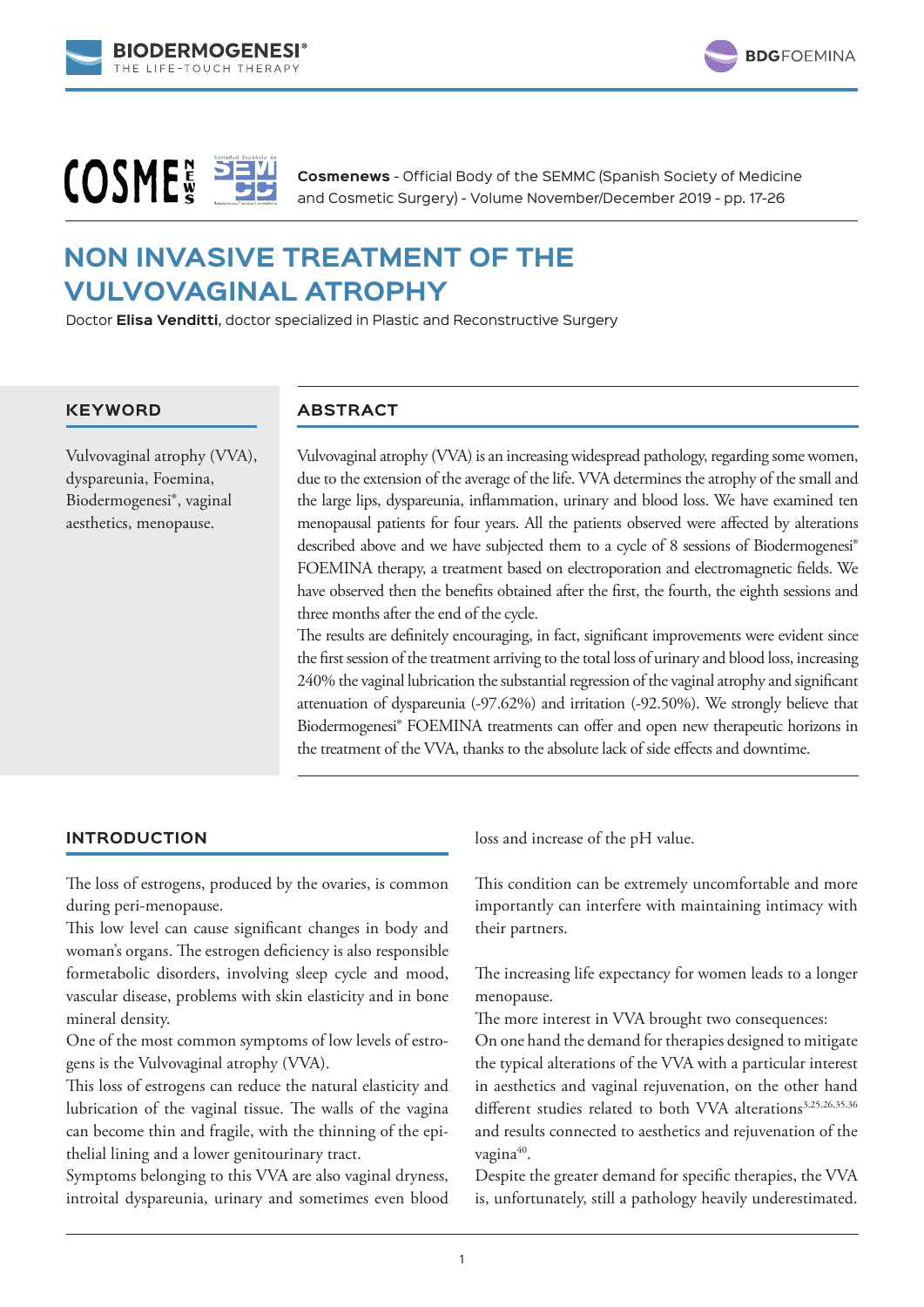63% of women ignore that VVA is a chronic condition destined to get worse over the time<sup>4</sup>. About the 70% of women with these symptoms don't ask for some help to their doctors, considering them a natural condition of menopause. Moreover, the reluctance and embarrassment of women dealing with this pathology contributes to a late correct diagnosis of VVA5 . From one research, it emerges that 75% of patients with clinical manifestations of VVA don't rely their doctor have adequate information regarding therapies concerning how to heal these problems $\delta$ .

The most common causes for VVA are, as we discussed earlier, of course menopause, but also surgical interventions and chemotherapy.

Only 4% of women experience VVA symptoms in the first year after the last menstruation, after seven years at least 50% of women are affected by this pathology<sup>28</sup>. According to a recent European epidemiological survey, in which more than 2000 women in post menopausewere examined, VVA symptoms were observed in 90% of the patients. The results also showed a significant lower quality of life compared to postmenopausal women without alterations<sup>7</sup>.

The VVA can heavily change the life quality of a woman, compromising the normal daily activities, intercourse<sup>33</sup> and interpersonal relationships<sup>28</sup>. From a physiological point of view, patients affected by VVA develop a thin, dehydrated and fragile vulvar epithelium; the vagina is also retracted with a reduced depth of its opening, the labia, the clitoris, the urethra and the urinary bladder appear altered<sup>2</sup>.

From a clinical point of view these changes affect the natural elasticity and lubrication of the vaginal tissue causing dryness, itching, overactive bladder with a sudden urge to urinate, incontinence, dyspareunia, irritation and inflammation. Gradually the vaginal tissue become less elastic, lose the difference between small and outer lips and reduce both vascularization and glandular secretions, causing a less lubrication during sexual activity, making the walls of the vagina less resistant to injury and "trauma", thus raising the possibility of blood loss.

Nowadays researchers are more aware of VVA and, to avoid heavy consequences, are proposing different therapies and approaches to this pathology; topical medicines, hormonal therapies, invasive laser therapies, and other medical devices (e.g. electroporation and capacitive radiofrequency) are the main remedies.

# **Lubricants**

According to international standards, the first-line recommendations to treat moderate VVA manifestations are non-hormonal vaginal lubricants<sup>38</sup>. Two main categories can be distinguished: short-term lubricants, which are used before sexual intercourse, and long-term lubricants that must be used daily.

These therapy options are also recommended for women who are forbidden to use vaginal estrogen preparations<sup>8</sup>. Lubricants provide only a short relief from vaginal dryness and discomfort.They are mainly water, silicon or oil-based products, that need to be applied on the vulva, vagina and possibly on the penis before sexual activity<sup>8</sup>. Although they are safe, there's in literature evidence of risk of developing bacterial vaginosis andvaginal candidiasis infections<sup>9, 10, 30</sup> with a prolongeduse of these lubricants.

#### **Local and systemic hormonal therapies**

Considering the pathogenesis of the development of VVA and the main cause (hypoestrogenism) the most simple and logical choice to treat this condition is the "hormone therapy" based on estrogens $32, 34, 39$ .

There are two different methods of administration of these drugs:

The replacement of vaginal estrogens can be carried out with hormonal preparations with systemic or local action, containing estradiol, estradiol valerate or conjugated estrogens.

The most common local therapy is vaginal creams based on conjugated equine estrogens and estradiol<sup>5</sup> to be applied locally. This way the quantity of product applied can vary; by exceeding with the recommended daily dosage patient could be exposed to potential side effects. According to Kingsberg et al., many women experience discomfort using vaginal cream, considering it "messy".

A different way to administrate a more controlled dosage of estrogens may consist in vaginal tablets containing 10 mg of estradiol<sup>12</sup> to be taken daily.

However, these tablets are often considered annoying and difficult to handle during the day. An alternative could be the vaginal ring with an extended release of estradiol<sup>13</sup>.

Unfortunately, even this solution is not free from side effects. The use of vaginal rings is not recommended in women with vaginal prolapse and in women having experienced a previous expulsion of the vaginal ring.

According to the 2006 Cochrane review, the three forms of drug administration mentioned above are equally effective and there are no significant differences between benefits and side effects<sup>14,15</sup>.

In all the three forms of topical estrogen treatment the risk of vaginal bleeding was found and there were no benefits with regards to vasomotor symptoms<sup>12</sup>. Whatever is the methodology applied, patients should always be aware of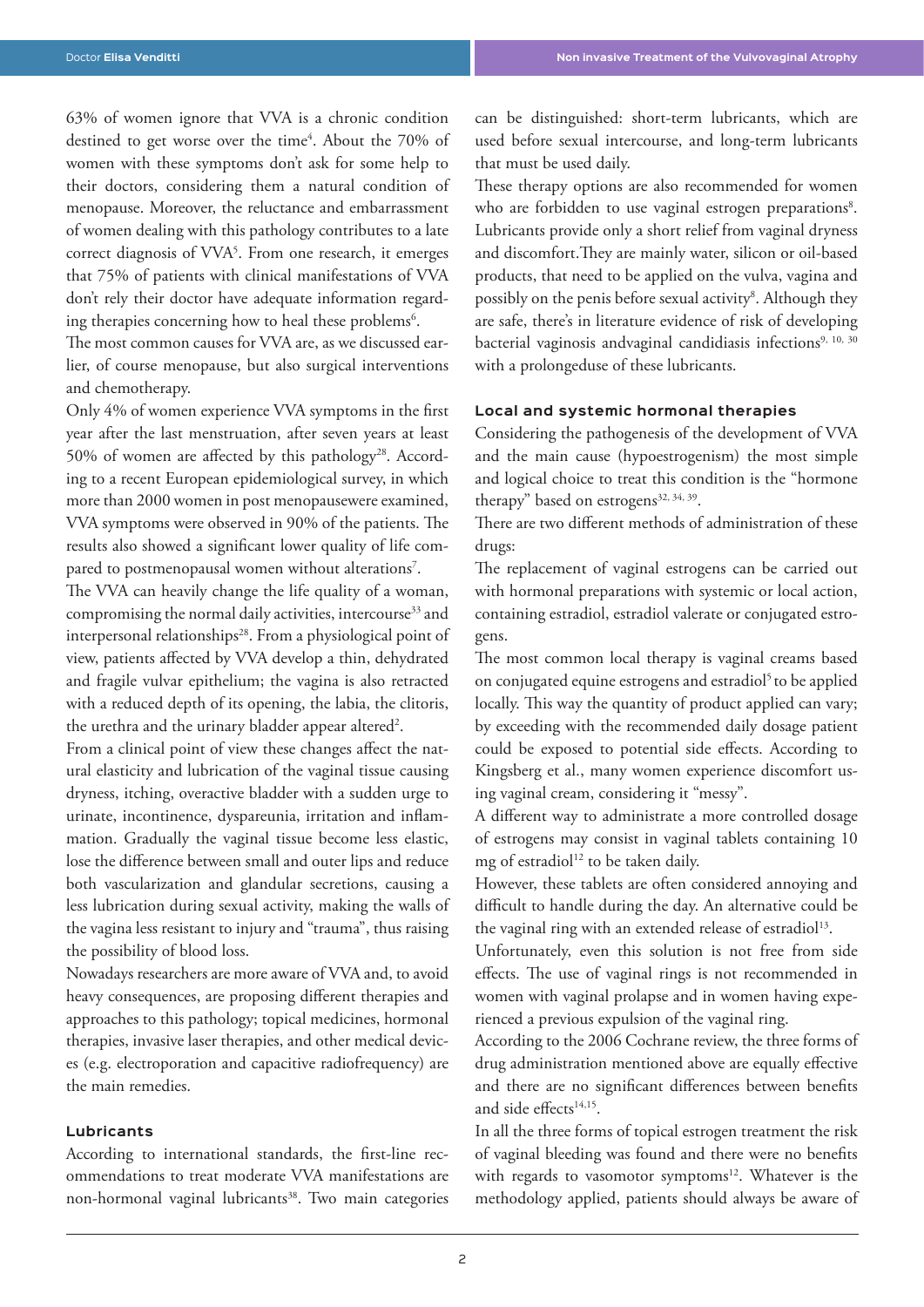the fact that benefits will be achieved only after 1-3 months of estrogen therapy<sup>16,17</sup>.

A clinical examination has to be performed to identify all the possible risks of complications due to the estrogen therapy. The use of high doses of estrogen, especially in menopause, is associated to a high risk of endometrial cancer, hyperproliferating adenocarcinoma<sup>12</sup>, heart disease, breast cancer, thromboembolic complications and cerebrovascular diseases<sup>18</sup>.

Recently Mitchell et al. had led to a great deal of controversy with the use of these drugs comparing patients treated with estrogen and those treated with placebo, where no advantage was shown between the two groups<sup>19</sup>.

# **Selective estrogen receptor modulators**

Oral Estrogen Receptor Modulators SERMs are a different therapy against VVA particularly recommended for women who estrogen preparations are contraindicated. SERMs are structurally different and able to interact with intracellular estrogen receptors as allies or antagonists of estrogens. Literature has already accumulated sufficient reports about the use of oral ospemifene<sup>1</sup>. In Constantine et al.'s<sup>20</sup> double-blind and placebo-controlled study no cases of endometrial cancer were reported and less than 1% of the patients has shown endometrial hyperplasia. However, this drug leads an increase in the risk of venous thrombosis, therefore it should be avoided in patients with a genetic predisposition or in patients with vascular problems. The Lasofoxifene, new third generation SERMs, seems to be extremely promising<sup>21</sup>. Although it hasn't been already approved by FDA, it seems to bind to both types of estrogenic receptors.

#### **Vaginal dehydroepiandrosterone**

Dehydroepiandrosterone (DHEA) is a steroid prohormone in the biosynthetic pathway of testosterone and estradiol. Labrie et al.22in a new prospective, randomized, double-blinded study have confirmed the local beneficial effect of intravaginal DHEA (prasterone) to treat mild and severe symptoms of dyspareunia, which is the most common manifestation of genitourinary syndrome of menopause. A daily vaginal use of DHEA [Intrarosa® (prasterone) (6.5 mg)] has recently been approved by the FDA for the treatment of dyspareunia.

# **Hyaluronic acid**

Although there is no significant scientific literature, this treatment has found a good success in the vaginal aesthetics. However, the treatment has some typical side effects from hyaluronic acid administration, such as injection pain, long term edema and granulomas.

This therapy aims to improve the consistency and the hydration of the labia minora only, since the hyaluronic acid will be physiologically absorbed by the human body.

### **Laser therapies**

Laser therapies can also be used in the treatment of VVA. At first a great enthusiasm for this solution spread and comparative studies<sup>27</sup> with estradiol revealed the ability of Erbium:YAG laser to stabilize longer the results achieved. Tadiret al.<sup>31</sup> then started to study its advantages, disadvantages and limits.

Although lasers are recently introduced in VVA therapy, they have initially provided an apparent efficacy and a high level of satisfaction among patients and healthcare professionals.

In a recent article, FDA raised some doubts and warned about the use of these devices, reporting unpleasant vaginal burns, scars and chronic pain $2^{3, 24}$  as possible consequences of vaginal laser therapy.

FDA also noticed an inappropriate marketing about "vaginal rejuvenation" questioning about the effective results of the laser therapy and clarifying all possible side effects. They also made clear that side effects seem to be so extreme that complications do not justify a nice aesthetic result.

FDA explicitly admonished many device manufacturers that play a very important role around the world.

FDA also states that selling products not adequately tested and therapies not documented can cause unnecessary injuries and can also prevent patients to cure themselves in time with adequate medical therapies<sup>23</sup>. FDA has reported that these treatments could lead to vaginal burns, scars and chronic pain<sup>24</sup>.

## **Electroporation**

As reported by Kutzler et al.<sup>43</sup>, electroporation, generally used for treating VVA, had positive results delivering drugs through the vaginal mucosa.

Kichaev et al.<sup>44</sup>observed the therapeutic efficacy of this treatment by experimenting needle handpieces on rabbits' mouth mucosae; this seems it can facilitate the absorption of medicines through the mucous membranes in absence of side effects.

# **Capacitive radiofrequency**

This therapy has recently been used in gynaecology with positive results in the reduction of vaginal laxity.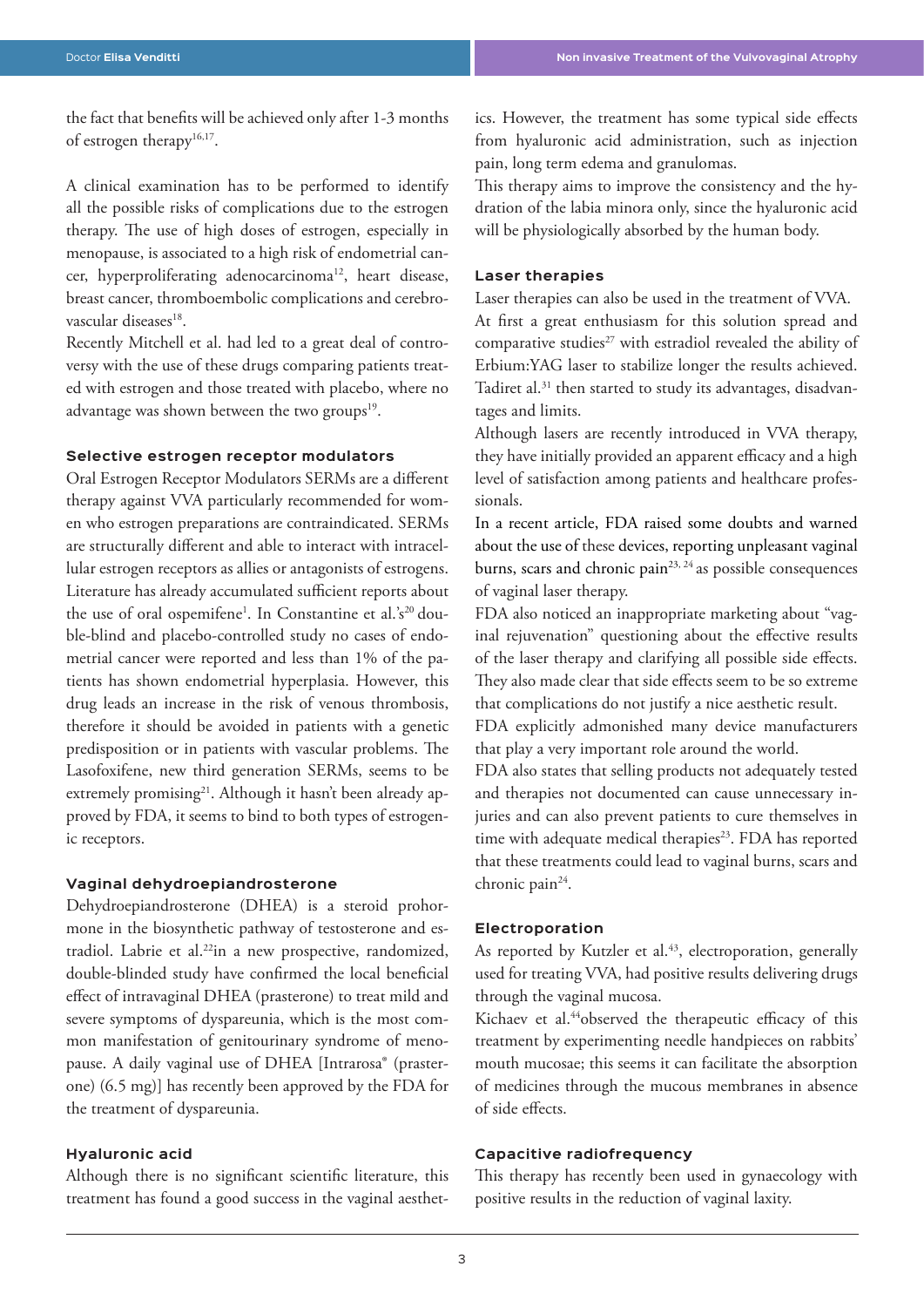Millheiser et al.<sup>41</sup>observed immediate improvements in 67% of patients treated, and consolidated improvements in 87% of the patients in the following six months after the end of the therapy. Among other things, no side effects were reported.

Alinsod et al.<sup>37</sup>used technology on a group of 25 women, aged between 21 and 65, with difficulty in reaching orgasm with their partners. Only two patients registered minimal improvements, while the other twenty-three women reported the time needed to reach orgasm was halved and noticed an improved quality of the vaginal tissue, a natural lubrication, greater hydration and a greater sensitivity of the vulva and the clitoris.

It was interesting noticing that patients were able to go immediately back to their normal life, including regular sexual activity.

This study was aimed to investigate how to treat vulvovaginal atrophy with Biodermogenesi®, a new non-invasive therapy particularly effective for skin regeneration, from stretch marks<sup>45</sup>, post-surgical scars and burns<sup>47</sup>to the anti-aging treatments<sup>46</sup>.

This therapy is often more preferable than other invasive methods.

In its previous fields of application Biodermogensi® has shown a significant increase in number of elastic fibres, an increased tissue hydrationand no side effects. These biological reactions would be extremely helpful in the treatment VVA allowing relevant therapeutic action.

# **MATERIALS AND METHODS**

We involved ten patients aged from 51 to 79 (average age 64.5), all affected by VVA. The exclusion criteria applied during the first medical visit are as follows:

- oral therapy with estrogens or medicines responsible for the variation of vaginal secretion;
- menstrual cycle in the last 4 years;
- congenital genital anomalies;
- positive PAP test performed no more than 6 months earlier;
- vaginal infections in progress;
- Sjogren's syndrome diagnosis;
- overflow incontinence due to either poor bladder contraction or blockage of the urethra;
- cancer therapy in the last 5 years;
- epilepsy;
- have peace-maker;
- anorexia or bulimia in the last 2 years.

Ten patients have been subjected to a cycle of eight weekly sessions (average days between sessions 7,53) of FOEMI-NA, an aesthetic and functional gynaecologic treatment by Biodermogenesi®.

The same operator performed all the sessions based on a specified approach, timing and standard manoeuvres.

After the sessions patients were asked to evaluate their VVA symptoms from 0 to 5 (see table legend). The symptoms took in consideration were dyspareunia, irritation, vaginal dryness, tonicity of the mons pubis labia minora and labia majora, blood loss and incontinence.

From a clinical point of view, we also have visually evaluated from 0 to 5 the atrophy of the mons pubis and of the majora and minora lips, the evidence of capillaries on the genitals and the vaginal secretions performing the Schirmer's test, introducing the strip for few minutes in the vulvar vestibule for two minutes (see table legend).

As you can see in the tables below, T0 means before the first session, T1 seven days after the first session, T2 seven days after the fourth session, T3 seven days after the eighth session and T3 + 3M are the value three months after the eighth session.

Value ranges from 0 to 5, descriptions below.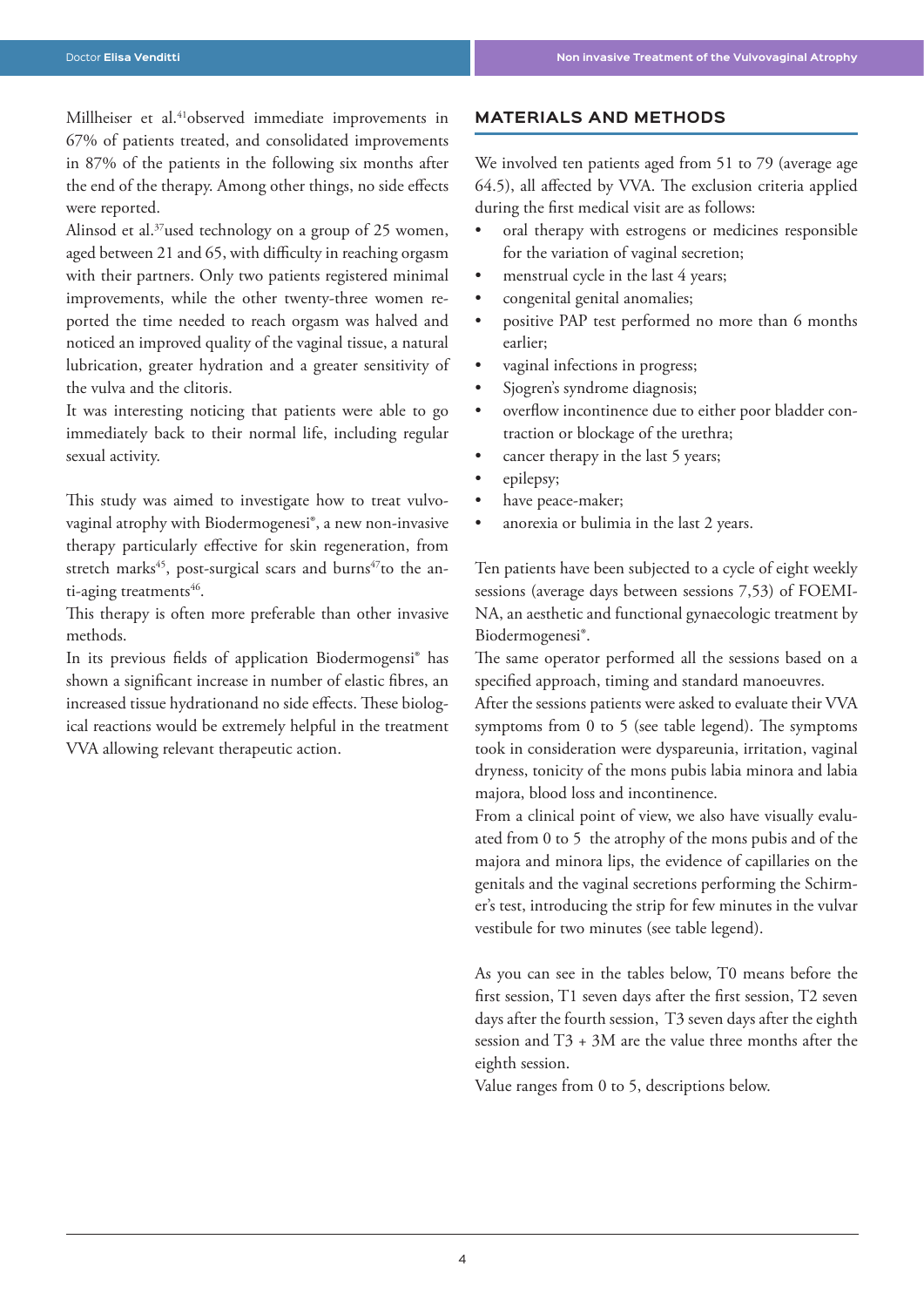# **Subjective assessmentof the patient:**

| Disorder              | <b>Values Description</b>                                                                                                                                                                                                        |
|-----------------------|----------------------------------------------------------------------------------------------------------------------------------------------------------------------------------------------------------------------------------|
| introital dyspareunia | $0 = no$ pain / 5 = maximum pain experienced                                                                                                                                                                                     |
| vaginal irritation    | $0 = no$ pain / 5 = maximum pain experienced                                                                                                                                                                                     |
| vaginal dryness       | $0 =$ no dryness and good secretion / $5 =$ maximum dryness and no secretions                                                                                                                                                    |
| vaginal atrophy       | $0 = no$ atrophy / 5 = maximum atrophy                                                                                                                                                                                           |
| blood loss            | 0 = no blood loss /1 = a few blooddrops /2 = continuous blood drops<br>3 = constant and moderate blood loss / 4 = significantblood loss<br>5 = blood loss similar to menstruation                                                |
| urinary loss          | $0 =$ no urinary loss/1 = some drops of urine due to coughing or sneezing<br>2 = a few drops of urine under muscular effort / 3 = a few drops of urine without effort /<br>4 = consistent loss of urine / 5 = total incontinence |

# **Clinical evaluation of the doctor:**

| Disorder        | <b>Values Description</b>                                                                                                                                                                                                                                      |
|-----------------|----------------------------------------------------------------------------------------------------------------------------------------------------------------------------------------------------------------------------------------------------------------|
| vaginal atrophy | $0 = no$ atrophy / 5 = maximum atrophy                                                                                                                                                                                                                         |
| vaginal dryness | performed with Schirmer's test for 2 minutes, introducing the strip upat 1 cm in the vaginal vestibule:<br>0 = Over 25/1 = from 21 to 25/2 = from 16 to 20/3 = from 11 to 15/4 = from 6 to 10/5 = from 0<br>to 5                                               |
| blood vessels   | 0 = no capillary visible to the naked eye /1 = some red capillary visible /2 = capillaries no<br>more than 5 mm./3 = capillaries over 5 mm./4 = capillaries over 5 mm. bleeding touching<br>the zone / 5 = capillaries over 5 mm. bleeding without stimulation |



*Schirmer's Test*

Biodermogenesi® treatment is composed of two main phases. The first one, called STIM, consists of an electroporation at 10 Hz, 700/800 mV max. This phase is performed by the STIM handpiece equipped with an interchangeable ogival tip AISI 3016, ISO 10993 certification and a steel separator ring. Both can be interchanged and sterilized in an autoclave. In compliance with the official protocols, the STIM of the Biodermogenesi® FOEMINA program includes the stimulation of the female genitalia, the pubic region and, subsequently, the abdomen during the ACTIVE phase.



*Pict. 1 ‒ first STIM movement ending on mons pubis*



*Pict. 2 ‒ second STIM movement on labia majora and minora*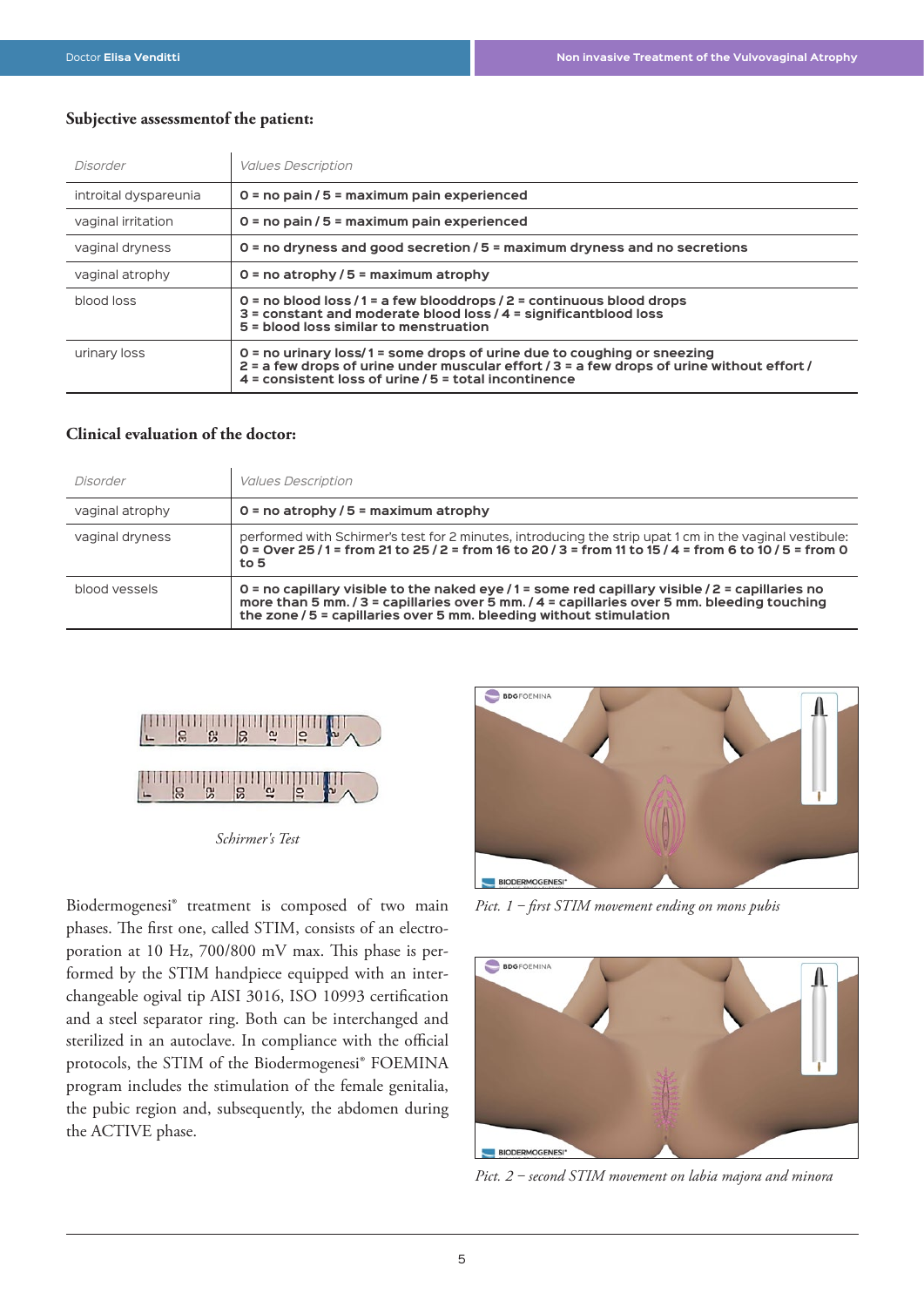![](_page_5_Picture_2.jpeg)

*Pict. 3 ‒ third STIM movement – vaginal stimulation*

Images 1, 2 and 3 show the movements for the STIM phase: the first movement (picture 1) involves the mons pubis, the second one (picture 2) the labia minora and majora, while the third (picture 3) the introitus and the first centimetres of the vaginal canal.The separator ring allows to precisely measure the introduction of the ogive tip. The STIM phase takes from ten to twenty minutes, during which the three manoeuvres described above are repeated for two complete cycles.

Once the STIM phase is completed, the second phase AC-TIVE is performed by a different handpiece with a shielded electrode terminal, able to transform the capacitive radiofrequency into an electromagnetic field. On the top, single-use certified ISO 10993 disposable cover, that guarantees the best diffusion of the energy produced<sup>46</sup>.

![](_page_5_Picture_6.jpeg)

*Pict. 4 ‒ first ACTIVE movement on the lower abdomen*

![](_page_5_Picture_8.jpeg)

*Pict. 5 ‒ second ACTIVE movement*

Images 4 and 5 show how the movements are extended to the whole lower abdomen. Among the various studies and publications about the action of Biodermogenesi® the Dermatology School of Pisa University<sup>45</sup> presented a study showing the efficacy of this treatment through biopsies and echography and reporting a qualitative and quantitative improvement of the elastic fibers of the treated tissue. Therefore, the extension of the movements up to the abdomen is necessary to increase the turgidity and the firmness, reducing the relaxed skin on the abdominal and pubic area, which collapse involves the genital organs. We believe that firming up the abdominal and pelvic floor tissues allows the repositioning of the vagina, followed by a significant aesthetic and functional improvements.

![](_page_5_Picture_11.jpeg)

*Pict. 6 ‒ third ACTIVE movement on labia majora and minora*

Image 6 shows the manoeuvre for the labia minora and majora, starting from the introitus and moving outwards. During the sixth manoeuvre the area involved are the first centimetres of the vaginal vestibule; the tissue is stimulated with electromagnetic fields for two or three minutes. The ACTIVE phase requires from ten to twenty minutes, the three manoeuvres described above are repeated for two complete cycles.

At the end of the eight sessions we spent other three months elaborating the results reported in two tables and comparing the clinical objective evaluation from the doctor's point of view and the subjective evaluation of the patients.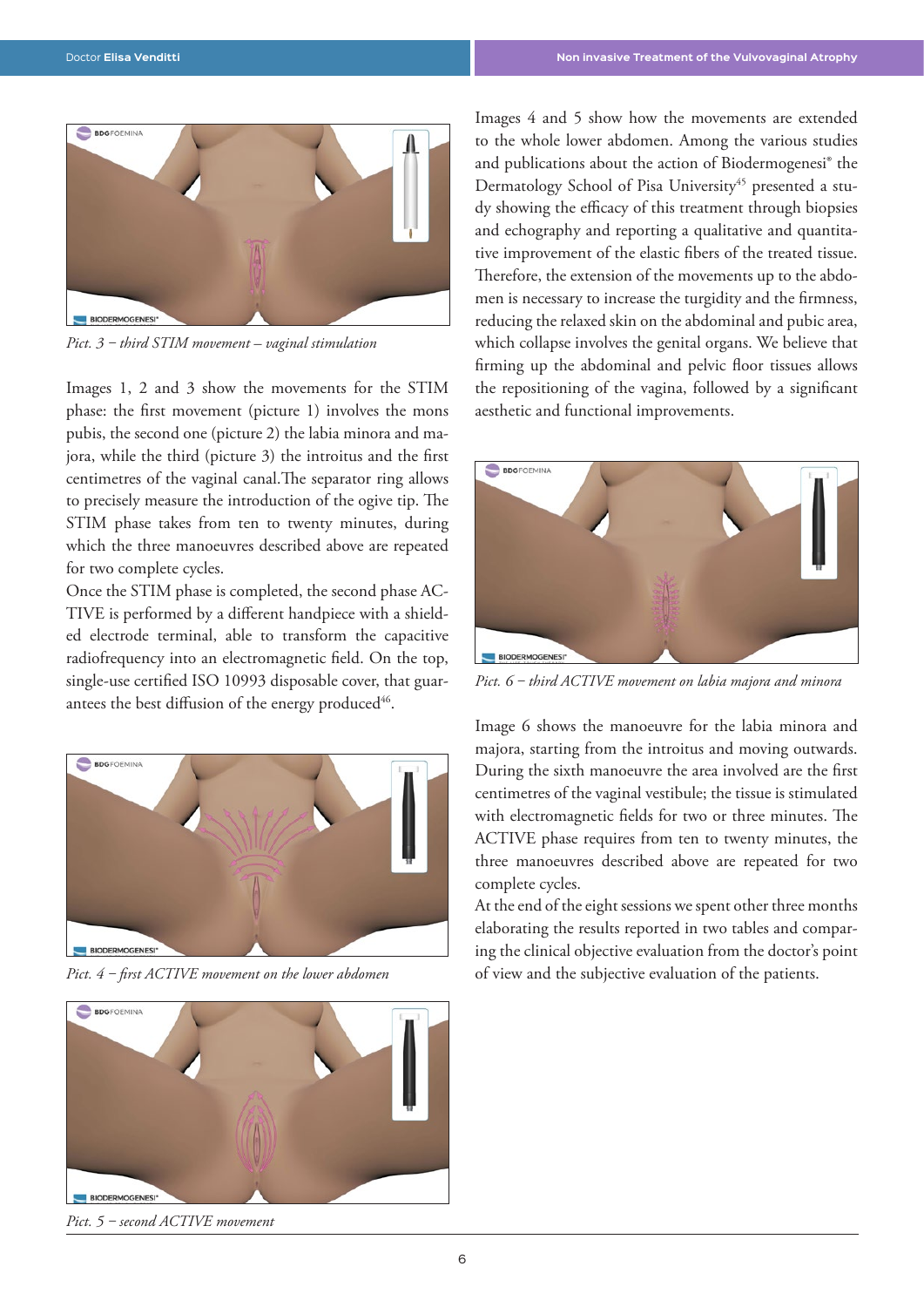# **Doctors' Evaluation:**

#### Patient: **A. A. - 71 y.o.**

| Data                | TΩ | T2 | T <sub>2</sub> | T3 | $T3 + 3M$ |
|---------------------|----|----|----------------|----|-----------|
| Atrophy             | З  | 2  | 2              |    |           |
| Lubrication         | 2  | з  |                | 5  | 5         |
| <b>Blood vessel</b> | з  | 2  |                |    |           |

#### Patient: **B. A. - 62 y.o.**

| Data                | TO | T2 | T <sub>2</sub> | T3 | $T3 + 3M$ |
|---------------------|----|----|----------------|----|-----------|
| Atrophy             |    |    | з              |    | 2         |
| Lubrication         |    | 2  | з              |    |           |
| <b>Blood vessel</b> | 2  | 2  |                |    |           |

# Patient: **G. A. - 55 y.o.**

| Data                | TΩ | TP. | T2 | TЗ | $T3 + 3M$ |
|---------------------|----|-----|----|----|-----------|
| Atrophy             |    | з   | з  |    |           |
| Lubrication         |    | 2   | з  |    |           |
| <b>Blood vessel</b> | 2  |     |    |    |           |

#### Patient: **B. A. - 64 y.o.**

| Data                | TΩ | T2 | T2 | TЗ | $T3 + 3M$ |
|---------------------|----|----|----|----|-----------|
| Atrophy             |    | 2  |    |    |           |
| Lubrication         | 2  | 2  | 2  |    |           |
| <b>Blood vessel</b> | з  | з  | З  |    |           |

#### Patient: **B. C. - 79 y.o.**

| Data                | TΟ | T <sub>2</sub> | T <sub>2</sub> | T3 | $T3 + 3M$ |
|---------------------|----|----------------|----------------|----|-----------|
| Atrophy             |    | з              | 2              |    |           |
| Lubrication         |    |                | з              |    |           |
| <b>Blood vessel</b> | 2  | 2              |                |    |           |

# Patient: **P. G. - 71 y.o.**

| Data                | TO | TP. | T2 | T3 | $T3 + 3M$ |
|---------------------|----|-----|----|----|-----------|
| Atrophy             |    | 2   |    |    |           |
| Lubrication         |    |     | З  |    |           |
| <b>Blood vessel</b> |    |     |    |    |           |

#### Patient: **C. A. - 63 y.o.**

| Data                | TΟ | T2 | T2 | ΤЗ | $T3 + 3M$ |
|---------------------|----|----|----|----|-----------|
| Atrophy             | з  | 2  | 2  |    |           |
| Lubrication         |    |    |    |    |           |
| <b>Blood vessel</b> | з  | з  |    |    |           |

#### Patient: **D. A. - 58 y.o.**

| Data                | TO | TP. | T2 | TЗ | $T3 + 3M$ |
|---------------------|----|-----|----|----|-----------|
| Atrophy             |    |     | з  |    |           |
| Lubrication         | 2  | 2   |    | 5  | 5         |
| <b>Blood vessel</b> | 2  | 2   |    | 2  | 2         |

#### Patient: **T. C. - 51 y.o.**

| Data                | т٥ | T2 | T2 | TЗ | $T3 + 3M$ |
|---------------------|----|----|----|----|-----------|
| Atrophy             |    | з  | 2  |    |           |
| Lubrication         | 2  | 2  | з  |    |           |
| <b>Blood vessel</b> | З  | з  | З  |    |           |

# Patient: **C. M. - 71 y.o.**

| Data                | TΩ | T2 | T2 | T3 | $T3 + 3M$ |
|---------------------|----|----|----|----|-----------|
| Atrophy             |    |    |    |    |           |
| Lubrication         |    |    |    | з  | з         |
| <b>Blood vessel</b> | 2  | 2  |    |    |           |

# **Valutazione dei pazienti:**

#### Patient: **A. A. - 71 y.o.**

| Data               | TO | T <sub>2</sub> | T <sub>2</sub> | T <sub>3</sub> | $T3 + 3M$ |
|--------------------|----|----------------|----------------|----------------|-----------|
| <b>Dyspareunia</b> | 5  | 4              | 2              | Ο              | ი         |
| <b>Irritation</b>  | 4  | 4              | з              | Ο              | ი         |
| Lubrication        | ი  |                | з              | 5              | 5         |
| Atrophy            | 2  | 2              | 2              |                |           |
| <b>Bloodloss</b>   | ი  | ٥              | ი              | Ο              | ი         |
| <b>Urinaryloss</b> |    |                | n              | ი              | n         |

 $\sim 10^{-1}$ 

#### Patient: **B. A. - 62 y.o.**

| Data               | T0 | T <sub>2</sub> | T <sub>2</sub> | T <sub>3</sub> | $T3 + 3M$ |
|--------------------|----|----------------|----------------|----------------|-----------|
| <b>Dyspareunia</b> | 4  | з              | 2              | Ο              | ٥         |
| <b>Irritation</b>  | з  | 3              | 2              |                |           |
| Lubrication        | ٥  | Ο              | 2              | 4              | 4         |
| Atrophy            | з  | з              |                | Ο              | Ο         |
| <b>Bloodloss</b>   |    |                | ი              | Ο              | ი         |
| <b>Urinaryloss</b> | ი  | ٥              |                | Ο              | n         |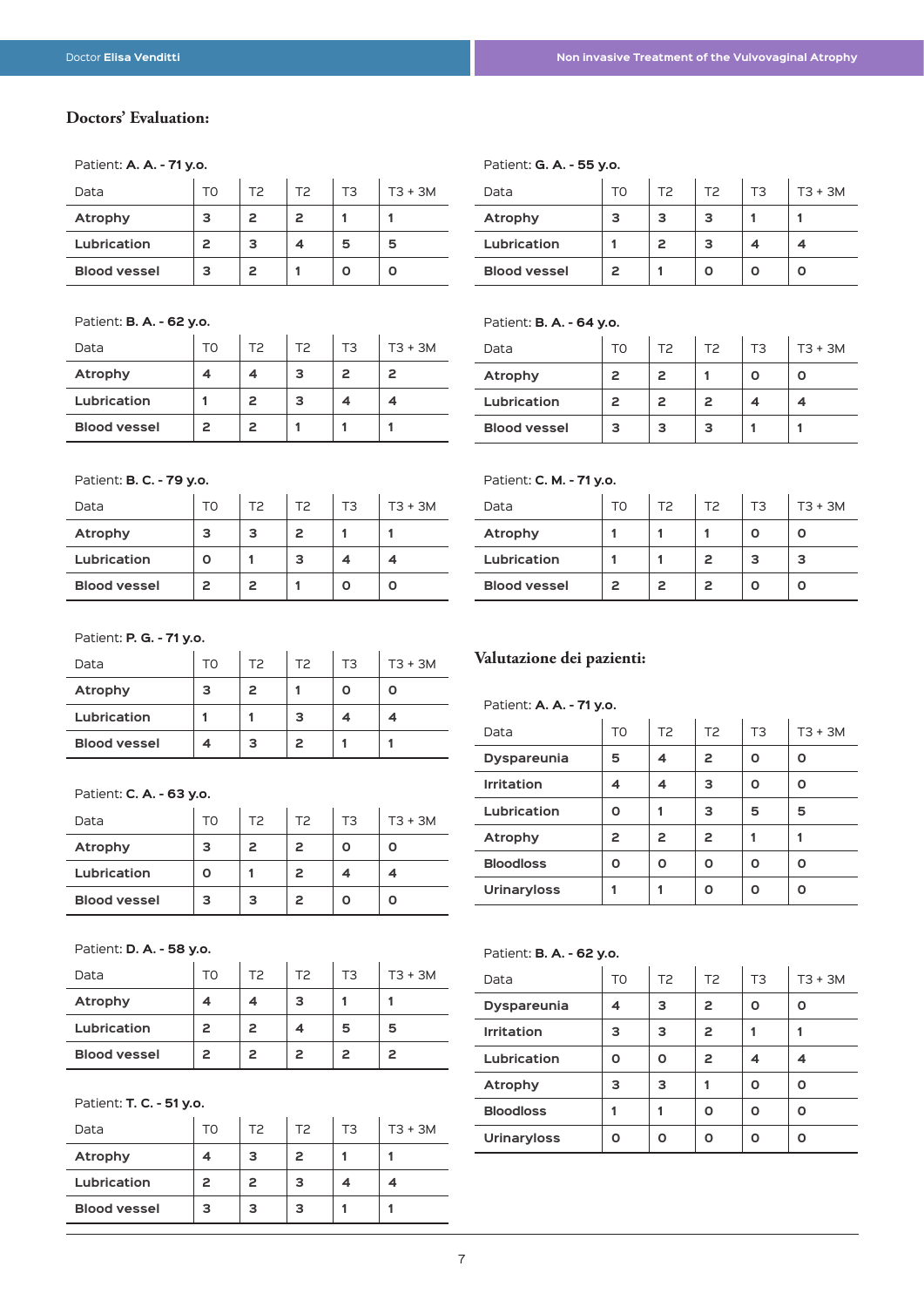#### Patient: **B. C. - 79 y.o.**

| Data               | TO | T <sub>2</sub> | T <sub>2</sub> | T <sub>3</sub> | $T3 + 3M$ |
|--------------------|----|----------------|----------------|----------------|-----------|
| <b>Dyspareunia</b> | 5  | 5              | з              | Ο              | n         |
| <b>Irritation</b>  |    | з              | 2              |                |           |
| Lubrication        |    | 2              |                | 5              | 5         |
| <b>Atrophy</b>     | 4  | 4              |                |                |           |
| <b>Bloodloss</b>   | ი  | ი              | ი              | ი              | n         |
| <b>Urinaryloss</b> | ი  | n              |                | n              |           |

# Patient: **P. G. - 71 y.o.**

| Data               | T <sub>0</sub> | T <sub>2</sub> | T <sub>2</sub> | T <sub>3</sub> | $T3 + 3M$ |  |
|--------------------|----------------|----------------|----------------|----------------|-----------|--|
| <b>Dyspareunia</b> | 4              | 4              | 2              | Ο              | ი         |  |
| <b>Irritation</b>  | 5              | 4              | 2              |                |           |  |
| Lubrication        | 2              | 2              | 4              | 5              | 4         |  |
| Atrophy            | з              | з              |                |                |           |  |
| <b>Bloodloss</b>   | 2              | 2              | ი              | Ο              | ດ         |  |
| <b>Urinaryloss</b> | 1              | Ο              | O              | Ο              | O         |  |

#### Patient: **C. A. - 63 y.o.**

| Data               | T0 | T <sub>2</sub> | T <sub>2</sub> | T <sub>3</sub> | $T3 + 3M$ |
|--------------------|----|----------------|----------------|----------------|-----------|
| <b>Dyspareunia</b> | 5  | 4              | 2              | O              | ი         |
| <b>Irritation</b>  | 5  | 5              |                | O              | ი         |
| Lubrication        | 2  | 2              | 4              |                |           |
| <b>Atrophy</b>     | з  | з              | 2              | ი              | n         |
| <b>Bloodloss</b>   | з  | 2              |                | ດ              | n         |
| <b>Urinaryloss</b> | 2  | 2              | ი              | n              | n         |

#### Patient: **D. A. - 58 y.o.**

| $1$ ation to $D$ . A. $-$ 30 y.o. |                |                |                |                |           |
|-----------------------------------|----------------|----------------|----------------|----------------|-----------|
| Data                              | T <sub>0</sub> | T <sub>2</sub> | T <sub>2</sub> | T <sub>3</sub> | $T3 + 3M$ |
| <b>Dyspareunia</b>                | 5              | 4              | 2              | n              | Ο         |
| <b>Irritation</b>                 | 4              | 4              | 2              | n              | Ο         |
| Lubrication                       | Ο              |                | 2              | 5              | 5         |
| Atrophy                           | 2              | з              | 2              | n              | Ο         |
| <b>Bloodloss</b>                  | Ο              | ი              |                | ი              | Ο         |
| <b>Urinaryloss</b>                | Ο              | n              | Ο              | O              | Ο         |

#### Patient: **T. C. - 51 y.o.**

| Data               | TO | T <sub>2</sub> | T <sub>2</sub> | T <sub>3</sub> | $T3 + 3M$ |
|--------------------|----|----------------|----------------|----------------|-----------|
| <b>Dyspareunia</b> | 4  | 4              | 2              | Ο              | ი         |
| <b>Irritation</b>  | 5  | 5              | з              | Ο              | Ο         |
| Lubrication        | Ο  |                | з              | 5              | 5         |
| <b>Atrophy</b>     | 4  | 4              |                | Ο              | ი         |
| <b>Bloodloss</b>   |    |                | ი              | Ο              | ი         |
| <b>Urinaryloss</b> |    |                | ი              | Ω              | ი         |

#### Patient: **G. A. - 55 y.o.**

| Faucht. <b>u. A. - JJ y.v.</b> |                |                |                |                |           |
|--------------------------------|----------------|----------------|----------------|----------------|-----------|
| Data                           | T <sub>0</sub> | T <sub>2</sub> | T <sub>2</sub> | T <sub>3</sub> | $T3 + 3M$ |
| <b>Dyspareunia</b>             | 4              | 3              | 2              | Ο              | Ο         |
| <b>Irritation</b>              | 4              | 3              |                | Ο              | Ο         |
| Lubrication                    |                | 2              | з              | 5              | 5         |
| <b>Atrophy</b>                 | 4              | 4              | 2              |                |           |
| <b>Bloodloss</b>               |                |                | O              | Ο              | ი         |
| <b>Urinaryloss</b>             | 2              |                |                | Ο              |           |

#### Patient: **B. A. - 64 y.o.**

| Data               | T0 | T <sub>2</sub> | T <sub>2</sub> | T <sub>3</sub> | $T3 + 3M$ |
|--------------------|----|----------------|----------------|----------------|-----------|
| <b>Dyspareunia</b> | з  | з              | 2              | Ο              | ດ         |
| <b>Irritation</b>  | з  | 3              |                | Ο              | n         |
| Lubrication        | 2  | 2              | з              | 4              |           |
| <b>Atrophy</b>     | з  | 4              |                |                |           |
| <b>Bloodloss</b>   | 2  | 2              | n              | O              | n         |
| <b>Urinaryloss</b> | 2  |                | n              | Ο              | n         |

# Patient: **C. M. - 71 y.o.**

| Data               | TO | T <sub>2</sub> | T <sub>2</sub> | T3 | $T3 + 3M$ |
|--------------------|----|----------------|----------------|----|-----------|
| <b>Dyspareunia</b> | з  | 2              |                |    |           |
| <b>Irritation</b>  | з  | з              |                |    |           |
| Lubrication        | 2  | 3              | 4              | 4  |           |
| Atrophy            | з  | 3              | 2              | Ο  | ი         |
| <b>Bloodloss</b>   |    |                | ი              | Ο  | ი         |
| <b>Urinaryloss</b> | 2  |                |                | ი  | n         |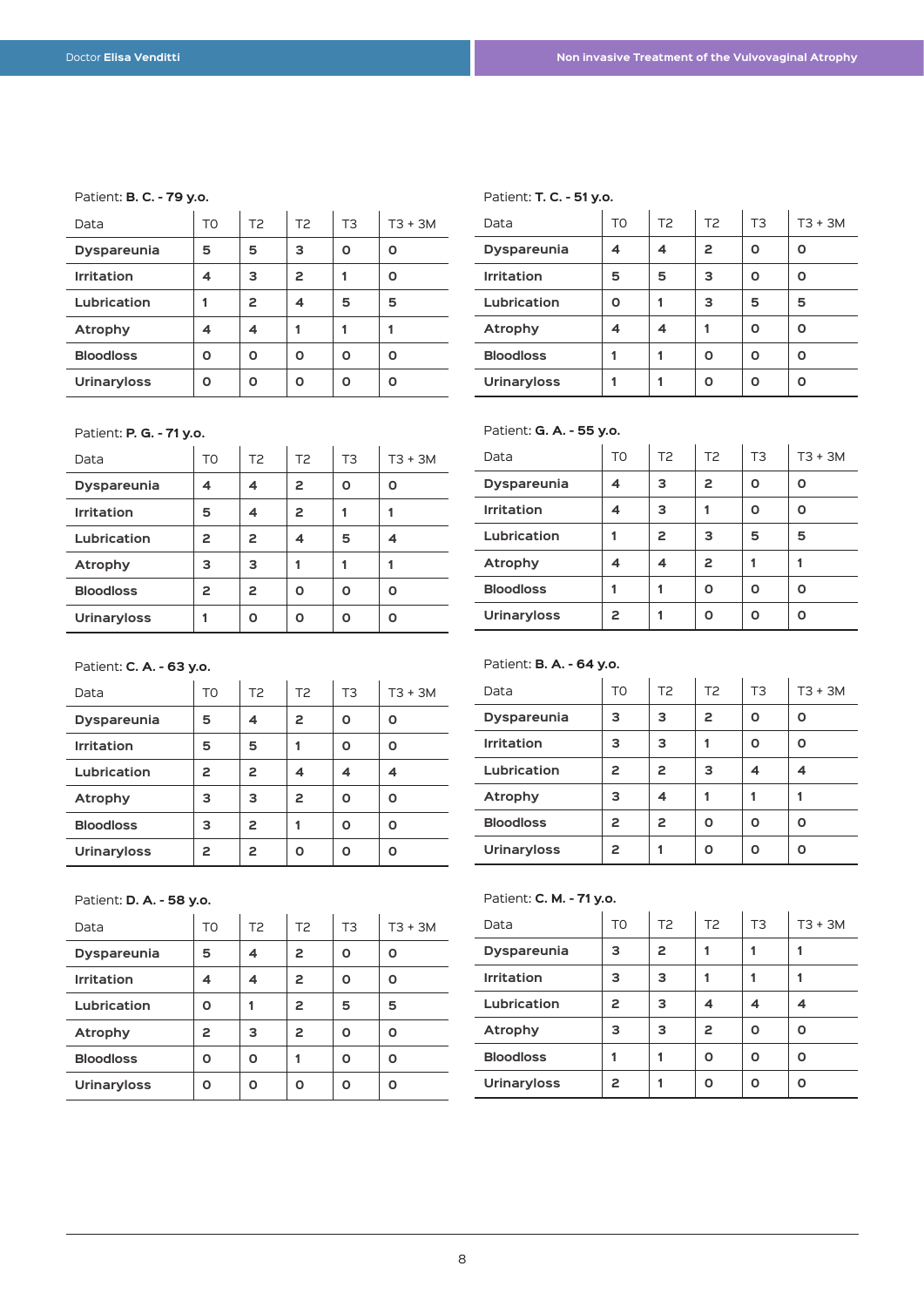#### **FOLLOW UP**

| Patient | Age | Satisfac-<br>tion | Do you<br>recom-<br>mend it? | Pain |
|---------|-----|-------------------|------------------------------|------|
| A.A.    | 71  | 98                | <b>Yes</b>                   | Ο    |
| B.A.    | 62  | 97                | <b>Yes</b>                   | O    |
| B.C     | 79  | 99                | <b>Yes</b>                   | Ο    |
| P.G.    | 71  | 98                | Yes                          | O    |
| C.A.    | 63  | 99                | <b>Yes</b>                   | Ο    |
| D.A.    | 58  | 96                | <b>Yes</b>                   | Ο    |
| T.C.    | 51  | 99                | <b>Yes</b>                   | 0    |
| G.A     | 55  | 98                | Yes                          | O    |
| B.A.    | 64  | 99                | Yes                          | Ο    |
| C.M.    | 71  | 96                | Yes                          | 1    |

Average patients' satisfaction: 97,9%

![](_page_8_Figure_5.jpeg)

Graph I: Vaule comparison of the doctor's evaluation Graph II: Vaule comparison of the patient's evaluation

![](_page_8_Figure_7.jpeg)

|             | T <sub>0</sub> | T1               | T <sub>2</sub>  | T <sub>3</sub>    | $T3+3M$           | Stability<br>$+3M$ |
|-------------|----------------|------------------|-----------------|-------------------|-------------------|--------------------|
| Atrophy     | 2,9            | $2,6/ - 10,35%$  | $2,0/ - 31,04%$ | $0.7 / - 75.87\%$ | $0.7 / - 75.87\%$ | 100%               |
| Lubrication | 1.2            | $1,7/ + 41,66\%$ | $2,8/$ + 133,3% | $4.1/ + 241.6%$   | $4.1/ + 241.6%$   | 100%               |
| Urinaryloss | 2,6            | $2,3/ - 11,54%$  | $1,8/ - 30,77%$ | $0,6/ - 76,93%$   | $0.6 / - 76.93\%$ | 100%               |

Table I: Summary table of the doctor's evaluation

|                  | T <sub>0</sub> | T1               | T <sub>2</sub>  | T <sub>3</sub>   | T3+3M           | Stability<br>+3M |
|------------------|----------------|------------------|-----------------|------------------|-----------------|------------------|
| Dyspareunia      | 4,2            | $3,6$ / - 14,29% | $2,0/ - 52,39%$ | $0,1/-97,62%$    | $0,1/-97,62%$   | 100%             |
| Irritation       | 4,0            | $3,7/ - 7,50%$   | $1,8/ - 55,00%$ | $0,4/$ - 90,00%  | $0,3/ - 92,50%$ | 102,77%          |
| Lubrication      | 1,0            | $1,6/ + 60,00%$  | $3,2/$ + 320,0% | $4,6$ / + 460,0% | $4,5/ + 450,0%$ | 97,82%           |
| Atrophy          | 3,1            | $3,3/ + 6,45%$   | $1,5/ - 51,62%$ | $0,5/ - 83,88%$  | $0,5/ - 83,88%$ | 100%             |
| <b>Bloodloss</b> | 1,1            | $1,0/ - 9,10%$   | $0,2/ - 81,82%$ | $0.0$ / - 100%   | $0.0$ / - 100%  | 100%             |
| Urinaryloss      | 1,1            | $0,7/ - 36,37%$  | $0.0$ / - 100%  | $0.0$ / - 100%   | $0.0$ / - 100 % | 100%             |

Table II: Summary table of the patients' evaluation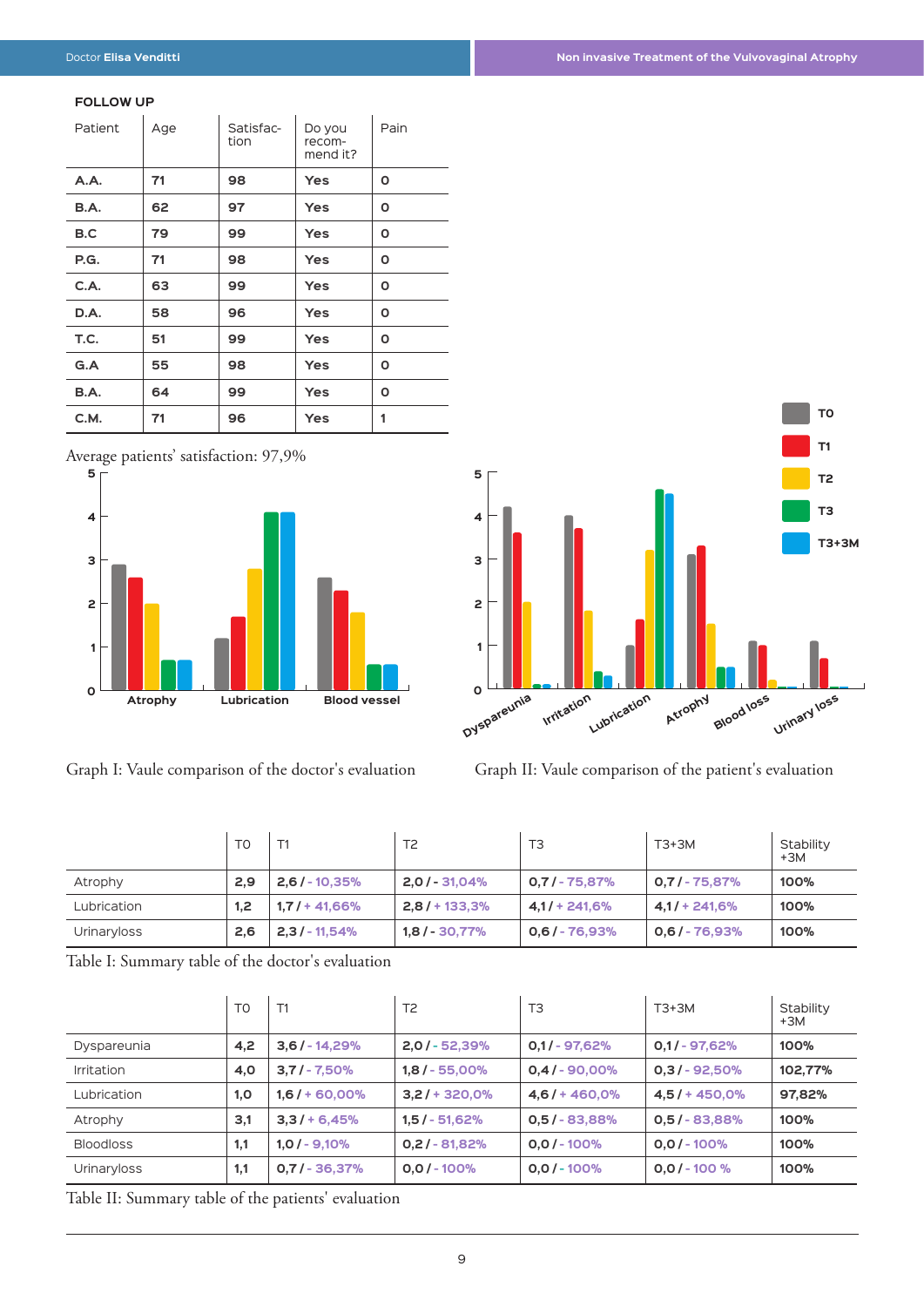From the tables (table I: doctor's evaluation, table II: patients' evaluation), appears immediately clear the macroscopic change obtained since the first session of the therapy. In the next seven days, patients reported a reduction of dyspareunia -14.29%, irritation -7.5%, lower blood loss -9.10%, incontinence -36.37 % and a slight increase of the vaginal lubrication+ 60% (data reported by the doctor with the Schirmer's test +41.66%).

Doctor and patients had just a different point of view regarding vaginal atrophy. According to the patients, there was an increase of about 6.45% after the first session; the doctor, instead, observed an increase of 10.35%.

In the further observations conducted a week after the fourth session was possible to notice a clear attenuation of all the consequence of the VVA and significant improvement of clinical symptoms.

Patients also reported reduction in symptoms like dyspareunia, irritation, improvement in vaginal atrophy higher than 50%, a drastic reduction in blood loss (-81.82%) and total remission of incontinence, while vaginal lubrication registered a high increase of over 320%. This increase was confirmed again by the Schirmer's test (+ 133.3%).

The positive trend finds its full confirmation in the observation carried out a week after the eighth session, with an almost total remission of the dyspareunia (-97.62%) and irritation (-90.00%), a very strong attenuation of the vaginal atrophy (-83.88%), which is also confirmed by the doctor's evaluation (-75.87%). Vaginal lubrication continued to record a slight increase (+ 460%), also confirmed by the Schirmer's test with a very significant increase of the 241.6%. Patients also reported total remission of blood loss and incontinence.

From a clinical point of view, doctor's evaluation has provided significant data since the first session, with a reduction of the vaginal atrophy higher than 10%, of evidence of blood vessels and with a great increase of vaginal lubrication over 40%. These improvements have grown consistently until the fourth session, where they all appeared tripled, achieving after the eighth session a significant change. The atrophy decreased by 75.87%, while the evidence of capillaries decreased by 76.93%. At the same time vaginal lubrication increased by 241.6%.

All the the data remained constant at the further examination performed after three months from the end of the treatment cycle; doctor's observation remained exactly unchanged, while patients' evaluation showed a slight variation, more than 2%. Patients also expressed their overall level of appreciation about the therapy rating 97.9 on a scale ranging from 0 to 100. All subjects would also recommend the treatment to women affected by VVA.

Among all aspects highly appreciated by our patients, the improvement of the state of health of their genitals, the pleasantness of the treatment and the absolute absence of side effects and downtime played a key role.

Some patients also reported, they had sexual intercourse only a few hours after the treatment.

The relevance and uniformity of the results obtained, both from an aesthetic and structural point of view, the total absence of side effects and the stability of the effects after three months make us believe that FOEMINA Biodermogenesi® program represents a non-invasive, well tolerated and effective treatment for all alterations caused by VVA. Because of the low number of patients observed, the current study represents just a starting point, from which increase the number of subjects, observe and verify the effective duration of the benefits given by the treatment over the time.

Moreover, this treatment can be an excellent adjuvant treatment for women with incontinence up to the second level, giving an excellent response from the first session.

# **CONFLICT OF INTEREST**

The author declares has no conflict of interests.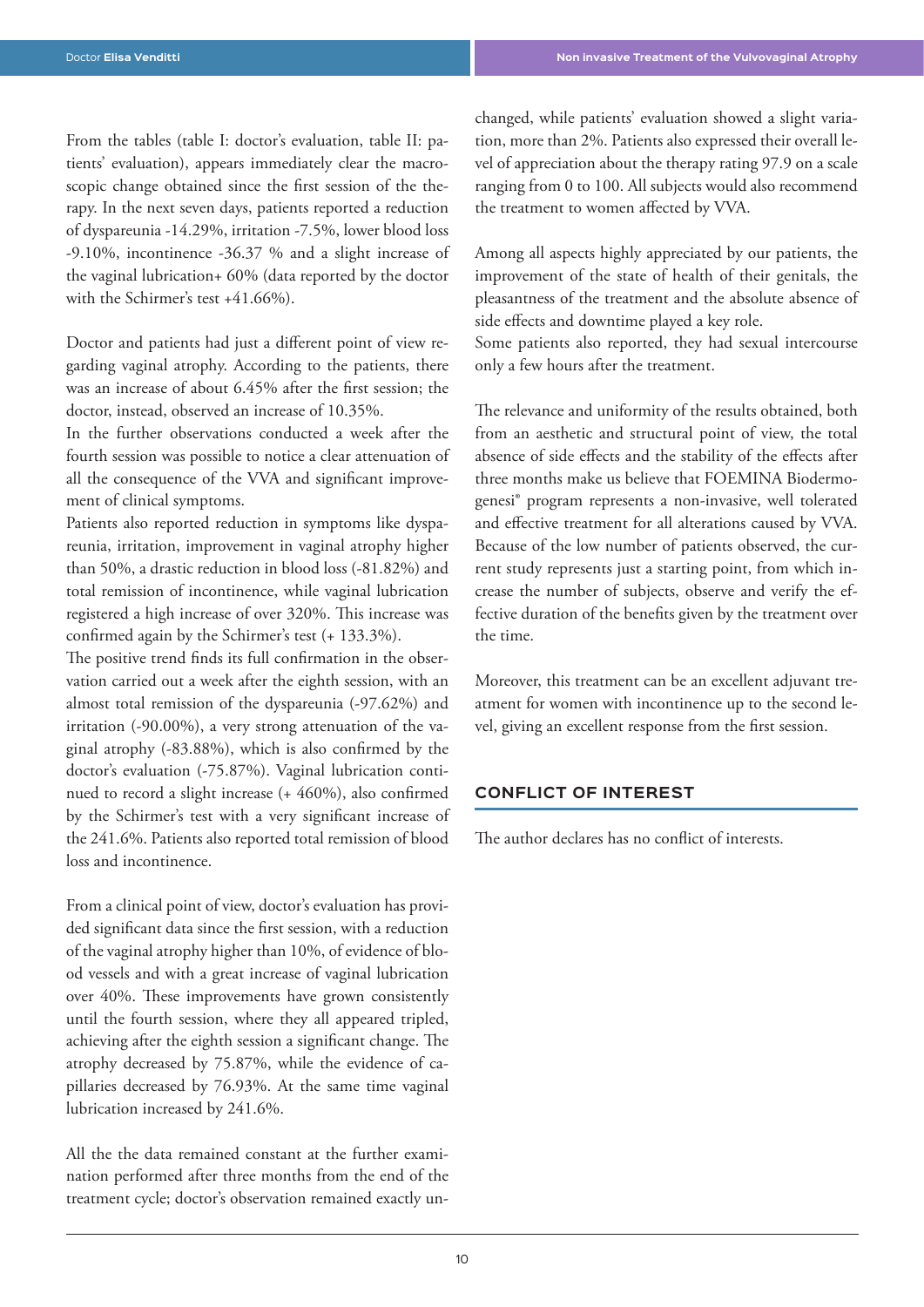# **BIBLIOGRAPHY**

- 1. Portman DJ, et al. Menopause 2013, Ospemifene, a novel selective estrogen receptor modulator for treating dyspareunia associated with postmenopausal vulvar and vaginalatrophy; 20: 623-630.
- 2. Castelo-Branco C, Cancelo MJ. Compounds for the treatment of atropic vaginitis. *Expert Opin Ther Pat*. 2008;18(12):1385–1394.
- 3. Nappi RE, et al. Climacteric 2015; 18:233-240.
- 4. Mac Bride MB, Rhodes DJ, Shuster LT. Vulvovaginal Atrophy. Mayo Clin Proc. 2010;85(1):87-94
- 5. Nappi RE, Kokot-Kierepa M. Vaginal Health: Insights, Views & Attitudes (VIVA) – results from an international survey. *Climacteric*. 2012;15(1):36–44.
- 6. Palacios S. Atrophy Murogenital. Managing urogenital atrophy. *Maturitas*. 2009;63(4):315–318.
- 7. Palacios S, Nappi RE, Bruyniks N, et al. The European Vulvovaginal Epidemiological Survey (EVES): prevalence, symptoms and impact of vulvovaginal atrophy of menopause. *Climacteric*. 2018;21(3):286–291.
- 8. Edwards D, Panay N. Treating vulvovaginal atrophy/genitourinary syndrome of menopause: how important is vaginal lubricant and moisturizer composition? *Climacteric*. 2016;19(2):151–161.
- 9. Sandhu RS, Wong TH, Kling CA, Chohan KR. In vitro effects of coital lubricants and synthetic and natural oils on sperm motility. *Fertil Steril*. 2014;101(4):941–944.
- 10. Brown JM, Hess KL, Brown S, et al. Intravaginal practices and risk of bacterial vaginosis and candidiasis infection among a cohort of women in the United States. *Obstet Gynecol*.
- 11. Kingsberg SA, Krychman M, Graham S, Bernick B, Mirkin S. The Women's EMPOWER Survey: Identifying Women's Perceptions on Vulvar and Vaginal Atrophy and Its Treatment. *J Sex Med*. 2017;14(3):413–424.
- 12. Gandhi J, Chen A, Dagur G, et al. Genitourinary syndrome of menopause: anoverview of clinical manifestations, pathophysiology, etiology, evaluation, andmanagement. *Am J Obstet Gynecol*. 2016;215(6):704–711.
- 13. Management of symptomatic vulvovaginal atrophy: 2013 position statement of The North American Menopause Society. *Menopause*. 2013;20(9):888–902.
- 14. Rahn DD, Carberry C, Sanses TV, et al. Vaginal estrogen for genitourinary syndrome of menopause: a systematic review. *Obstet Gynecol*. 2014;124(6):1147–1156.
- 15. Suckling J, Lethaby A, Kennedy R. Local oestrogen for vaginal atrophy in postmenopausal women. *Cochrane Database Syst Rev*. 2006;(4):CD001500.
- 16. Castelo-Branco C, Cancelo MJ, Villero J, Nohales F, Juliá MD. Management of post-menopausal vaginal atrophy and atrophic vaginitis. *Maturitas*. 2005;52 Suppl 1(1):46–52.
- 17. Pickar JH. Emerging therapies for postmenopausal vaginal atrophy. *Maturitas*. 2013;75(1):3–6.
- 18. Manson JE, Chlebowski RT, Stefanick ML, et al. Meno-

pausal hormone therapy and health outcomes during the intervention and extended poststopping phases of the Women's Health Initiative randomized trials. *JAMA*. 2013;310(13):1353–1368.

- 19. Mitchell CM, Reed SD, Diem S, et al. Efficacy of vaginal estradiol or vaginal moisturizer vs placebo fot treating postmenopausal vulvo vaginal symptoms: a randomized clinical trial. *JAMA Intern Med*. 2018;178(5):681–690.
- 20. Constantine GD, Goldstein SR, Archer DF. Endometrial safety of ospemifene: results of the phase 2/3 clinical development program. *Menopause*. 2015;22(1):36–43.
- 21. Pinkerton JV, Stanczyk FZ. Clinical effects of selective estrogen receptor modulators on vulvar and vaginal atrophy. *Menopause*. 2014;21(3):309–319.
- 22. Labrie F, Archer DF, Koltun W, Vachon A, Young D, Frenette L, Portman D, Montesino M, Côté I, Parent J, Lavoie L, Beauregard A, Martel C, Vaillancourt M, Balser J, Moyneur E. Efficacy of intravaginal dehydroepiandrosterone (DHEA) on moderate to severe dyspareunia and vaginal dryness, symptoms of vulvovaginal atrophy, and of the genitourinary syndrome of menopause. The Journal of The North American Menopause Society Vol. 23, No. 3, pp. 243-256
- 23. https://www.fda.gov/newsevents/newsroom/pressannouncements/ucm615130.htm
- 24. https://www.sciencealert.com/fda-warns-that-vaginal-rejuvenation-laser-treatments-can-cause-burns-and-chronicpain
- 25. Naumova I, Castelo-Branco C. Current treatment options for postmenopausal vaginal atrophy. International Journal of Women's Health 2018:10 387–395
- 26. Nappi RE, Biglia N, Cagnacci A, Di Carlo C, Luisi S, Paoletti AM. Diagnosis and management of symptoms associated with vulvovaginal atrophy: expert opinion on behalf of the Italian VVA study group. Gynecol Endocrinol, 2016; 32(8): 602–606
- 27. Gaspar A, Brandi H, Gomez V, Luque D. Efficacy of Erbium:YAG Laser Treatment Compared to Topical Estriol Treatment for Symptoms of Genitourinary Syndrome of Menopause. Lasers in Surgery and Medicine 49:160–168 (2017)
- 28. Belardo A, Pilnik S, Gelin M, Garcia P. Genito Urinary Syndrome of Menopause "A New Terminology for an Ever-Present Symptomatology". Open Acc J Repro & Sexual Disord 1(5) – 2018
- 29. -
- 30. Van Schalkwyk J, Yudin MH. Vulvovaginitis: Screening for and Management of Trichomoniasis, Vulvovaginal Candidiasis, and Bacterial Vaginosis. J Obstet Gynaecol Can 2015;37(3):266–274
- 31. Tadir Y, Gaspar A, Lev-Sagie A, Alexiades M, Alinsod R, Bader A, Calligaro A, Elias JA, Gambaciani M, Gaviria JE, Iglesias CB, Martinec KS, Mwesigwa PL, Ogrinc UB, Sal-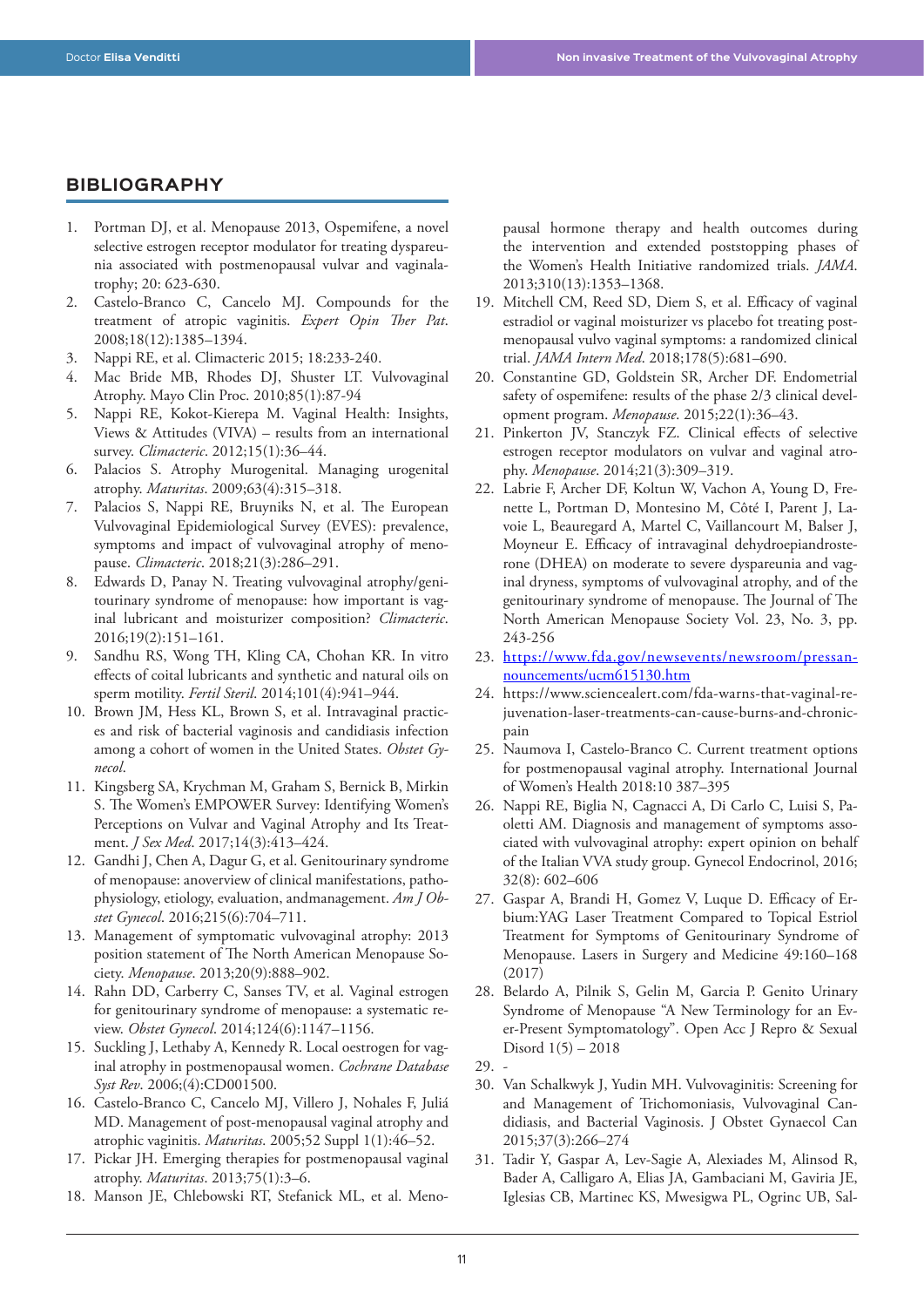vatore S, Scollo P, Zerbinati N, Nelson JS. Light and Energy Based Therapeutics for Genitourinary Syndrome of Menopause: Consensus and Controversies. Lasers Surg Med. 2017 February ; 49(2): 137–159.

- 32. Manson JE, Chlebowski RT, Stefanick ML, Aragaki AK, Rossouw JE, Prentice RL, Anderson G, Howard BV, Thomson CA, LaCroix AZ, Wactawski-Wende J, Jackson RD, Limacher M, Margolis KL, Wassertheil-Smoller S, Beresford SA, Cauley JA, Eaton CB, Gass M, Hsia J, Johnson KC, Kooperberg C, Kuller LH, Lewis CE, Liu S, Martin LW, Ockene JK, O'Sullivan MJ, Powell LH, Simon MS, Van Horn L, Vitolins MZ, Wallace RB. Menopausal Hormone Therapy and Health Outcomes During the Intervention and Extended Poststopping Phases of the Women's Health Initiative Randomized Trials. JAMA. 2013;310(13):1353- 1368.
- 33. Thornton K, Chervenak J, Neal-Perry G. Menopause and Sexuality. Endocrinol Metab Clin North Am. 2015 September ; 44(3): 649–661.
- 34. The 2017 hormone therapy position statement of The North American Menopause Society. Menopause: The Journal of The North American Menopause Society Vol. 24, No. 7, pp. 728-753
- 35. Johnston SL, Farrell SA. The detection and management of vaginal atrophy. J Obstet Gynaecol Can 2004;26(5):503–8.
- 36. Lee A, Kim TH, Lee HH, Kim YS, Enkhbold T, Lee B, Park JY, Song K. Therapeutic Approaches to Atrophic Vaginitis in Postmenopausal Women: A Systematic Review with a Network Meta-analysis of Randomized Controlled Trials. Journal of Menopausal Medicine 2018;24:1-10
- 37. Alisond RM. Transcutaneous temperature controlled radiofrequency for orgasmic dysfunction. Lasers in Surgery and Medicine 48:641-645
- 38. Edwards D, Panay N. Treating vulvovaginal atrophy/genitourinary syndrome of menopause: how important is vaginal lubricant and moisturizer composition? Climateric, 2016 Vol. 19, No. 2, 151–161
- 39. Rahn DD, Carberry C, Sanses TV, Mamik MM, Ward RM, Meriwether KV, Olivera CK, Abed H, Balk EM, Murphy M. Vaginal Estrogen for Genitourinary Syndrome of Menopause: A Systematic Review. Obstet Gynecol. 2014 December ; 124(6): 1147–1156.
- 40. Giussy B, Facchin F, Buggio L, Alberico D, Frattaruolo MP, Kustermann A. vaginal rejuvenation: current perspectives. International Journal of Women's Health 2017:9 513–519
- 41. Millheiser LS, Pauls RN, Herbst SJ, Chen BH. Radiofrequency treatment of vaginal laxity after vaginal delivery: nonsurgical vaginal tightening – J Sex Med. 2010 Sep;7(9):3088-95
- 42. Key DJ, Boudreaux L. A Proposed Method for Upper Eyelid and Infrabrow Tightening Using a Transcutaneous Temperature Controlled Radiofrequency Device With Opaque Plastic Eye Shields. J Drugs Dermatol. 2016 Nov 1;15(11):1302-1305.
- 43. Kutzler MH, Wise MC, Hutnick NA, Moldoveanu Z,

Hunter M, Reuter M, Yuan S, Yan J, Ginsberg A, Sylvester A, Pahar B, Carnathan D, Kathuria N, Khan AS, Montefiori D, Sardesai NY, Betts MR, Mestecky J, Marx P, Weiner DB. Chemokine adjuvanted electroporated-DNA Vaccine induces substantial protection from simian immunodeficiency virus vaginal challenge – Mucosal Immunol. 2016 January; 9(1):13-23

- 44. Kichaev G, Mendoza JM, Amante D, Smith TRF, McCoy JR, Sardesay NY, Broderick KE. Electroporation mediated DNA vaccination directly to a mucosa surface results in improved immune responses – Human Vaccines & Immunitherapeutics 2013 October; 9:10, 2041-20148
- 45. Artigiani A, Cervadoro G, Loggini B, Paolicchi A. Biodermogenesi®: la soluzione non invasiva nel trattamento delle smagliature – La Medicina Estetica 2012 n° 1 gennaio-marzo p. 41/49
- 46. Artigiani A, Cianchi S, Laura S. Biodermogenesi®: nuevo enfoque regenerativo contra el envejecimiento cutáneo – Cosme News - Septiembre/Octubre 2016 p. 14/18
- 47. Nicoletti G, Perugini P, Bellino S, Capra P, Malovini A, Jaber O, Tresoldi M, Faga A. Scar Remodeling with the Association of Monopolar Capacitive Radiofrequency, Electric Stimulation, and Negative Pressure – Photomedicine and Laser Surgery Volume XX, Number XX, 2016 M. A. Liebert, Inc. Pp. 1–13